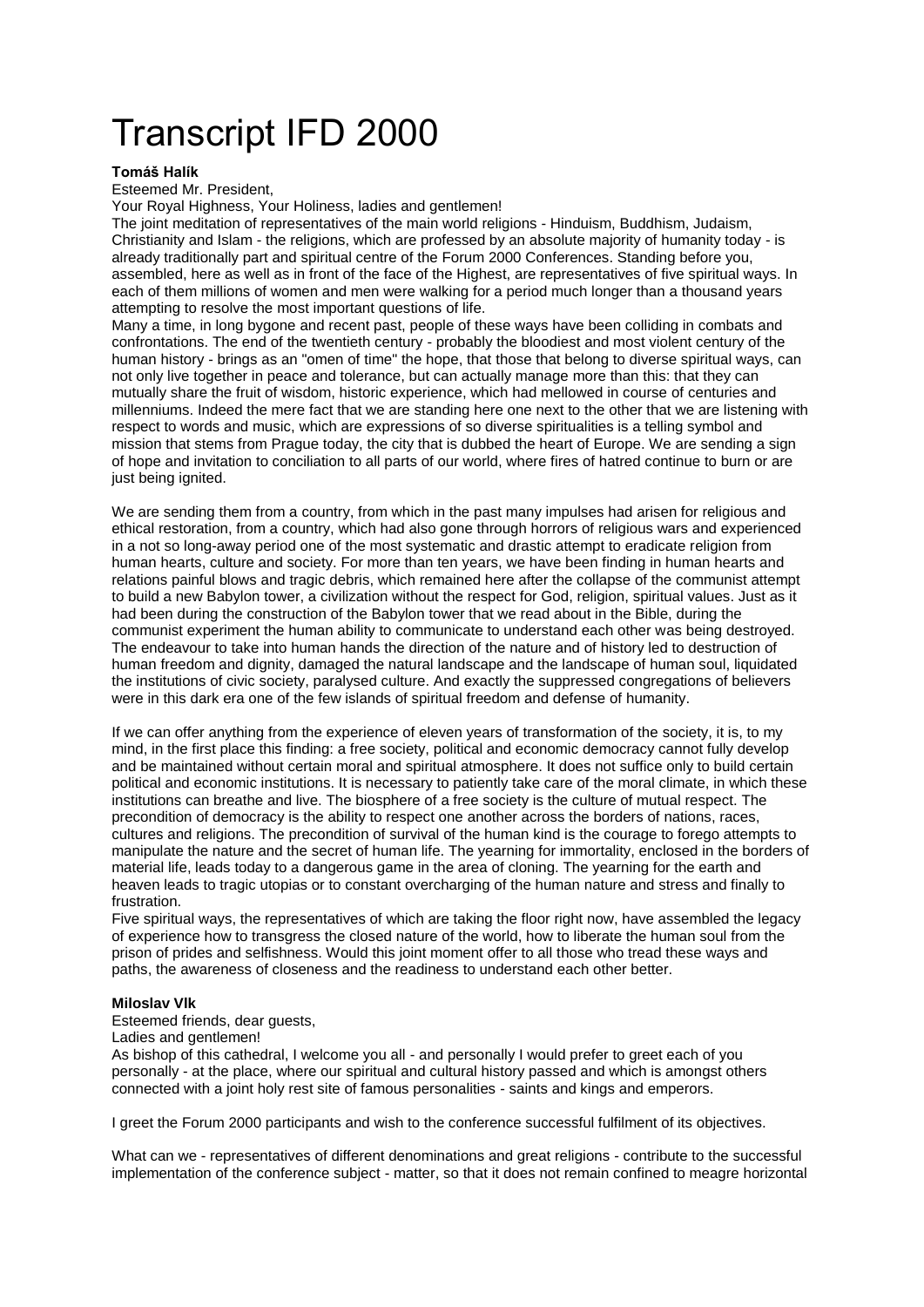level of purely human endeavour, many times split from the source of all the values, which is the God? Let us search together for a minimum of the global age, which is the love of human being to human being, to put it in the secularised from: mutual solidarity. This value can truly be called global, because each human heart has been determined and created to that end. The spiritual formation in the globalization era must necessarily concern the centre of any human being - the human heart, so that his or her education or transformation is not left begging in the framework of global development of science, technology, economy and policy.

Erich Fromm alerts: "Our civilization very rarely attempts to teach the art of love. Despite the fact that it desperately seeks love, everything else is more important to it: Success, prestige, money, power. Nearly all our energy is spent to achieve these goals and nearly none to learn the art of love." And yet love, the commandment of love, is contained in all the denominations - at least it is found in the so called golden rule: "Do to the other person, what you would have wished that they do to you".

The contribution of different religions to culture, to education in the era of globalization is therefore to emphasise love - not only as effort or of human performance but also as a gift of God to the heart, given to man in order that he proceeds distributing it to others. To the needs of the age of globalization corresponds the requirement of civilization of love, globalization of love.. In particular to the representatives of the religions, the globalizing world is dispatching this signal: do become teachers of the art of love. But as has been noted by the Pope Paul VI - if the world is to listen to us, we must be firstly witnesses and only then teachers.

First of all, it is possible to become witnesses of love by not ruling anybody out of it. In all the religions, love is understood as universal, as love to all and sundry, without difference and discrimination. The nature of God´s love is also the fact that it takes the initiative itself, as the God always loves as first and in his love he goes to the extreme.

And we, if we intend to be witnesses, are not supposed to wait, but must take initiative in love. We have been created as gift one to the other and we are implementing our potential fully, if we give our capacity of love to the benefit of our neighbors that they take avail of it.

Our prayers at this place and mutual encouragement can therefore take the form of: Educate ourselves in the most global of spiritual values, the value of love and hand over your evidence of it to the others.

# **Tomáš Halík**

Mr. Karan Singh, an Indian politician and a religious philosopher, will now address us on behalf of the most ancient of the represented spiritual traditions, Hinduism, and will read a verse from the Rig Veda about peace, which is concluded by the following words: "Let us have thoughts in common! Let our deeds be in common! Let there be no hatred amongst us!".

# **Karan Singh**

Mr. President, Holiness, Eminencies, Excellencies, brothers and sisters. I am representing Hinduism - the world's oldest continuing religion going back at least five thousand years into the very dawn of our civilization. Hinduism does not have a single religious teacher or a single text or a single point of time. It is based upon the collective insights of the whole series of realized souls and the sacred texts of the Vedas which are collections of hymns to the one divine. We believe that although there is a single divinity pervading the Universe it can represent itself, it can show itself in many different forms. The verses I have selected are from the Vedas and I will recite them in the original Sanskrit which has come down unbroken for thousands of years. The prayer is to the divine in its many multiple manifestations to bestow his grace upon us to see that we can work together in harmony and peace and understanding.

May we, Devas! hear with our ears what is good And Holy Ones! see with our eyes what is good And, praising you with steady limbs and body Enjoy the divinely bestowed full term of life

Blessing be on us be of far-famed Indra Blessings on us of Pushan the all-knowing Blessings of Tarkshya with his wheel's rim unworn; And may Brihaspati bestow his blessings on us

O Lord of Fire, endow the earth with luster Endow the plants with lustre, endow the heavens with lustre Endow the Inner spaces with lustre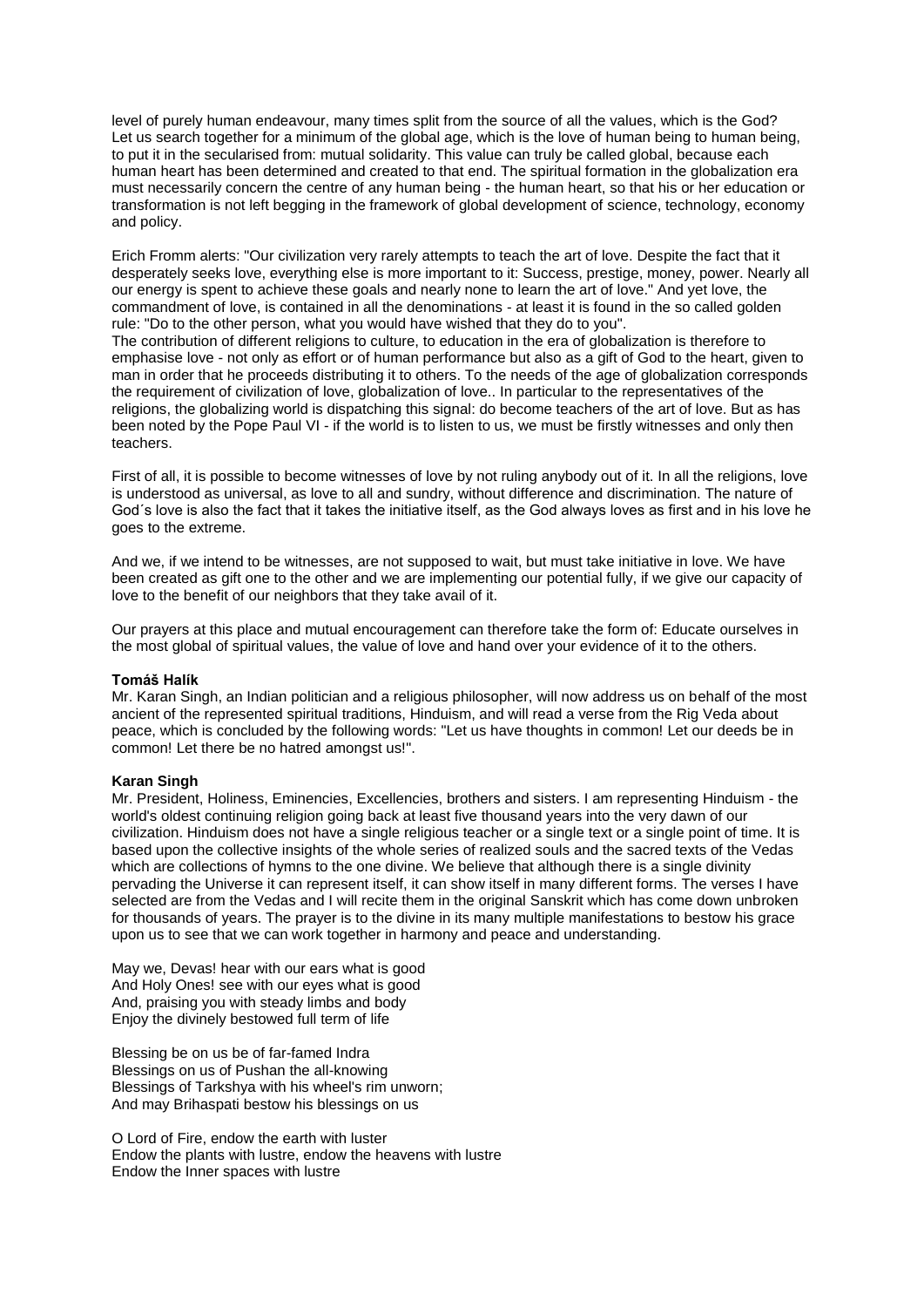And may all the four directions for me be full of bliss

May the effulgence of all the pervasive divine spread in all directions This entire cosmos is permeated by the divine, whether moving or unmoving O Creator of the cosmos, all encompassing divine We bow down to you in prayer.

The God of Fire, the God of Air, the Sun God, the Moon God, The demi-Gods, Lord Shiva, the Solar Deities, the Wind Gods, The Guardians of the World, the God Jupiter, the God of Rain, the God of the Oceans;

May all of these bestow their blessings on us. To the heavens be peace, to the sky and the earth To the waters be peace, to plants and all trees To the Gods be peace, to Bramhan be peace, to all men be peace May peace prevail, happiness prevail! May everything for us be peaceful!

May our thoughts be common, May our actions be common, May we all be endowed with divine energy. May there be no hatred amongst us. PRECEDE Aum peace, peace, peace.

#### **Tomáš Halík**

Most of the Christians currently live in a world that we have named the Third World. Monsignor Joseph Ganda, Archbishop from Freetown in Sierra Leone, who is not only a significant religious representative, but also a fearless fighter for human rights and has been given great credit in surmounting the violence in his country. His message will connect with the second Epistle of St. Paul the Apostle's words to the Corinthians: "We are a new creation in Christ".

# **Joseph Ganda**

Your Excellencies, my brothers, religious leaders. I want to give few thoughts on reconciliation from the Christian perspective.

The entire Bible is a long story of God's untiring effort to bring back sinful humanity into friendship with Himself. However, the Second Letter of Saint Paul to the Corinthians sums up very beautifully the Christian understanding of reconciliation. I shall therefore read that text and then present a short reflection on it: From now onwards, then we will not consider anyone by human standards: even if we were once familiar with Christ according to human standards, we do not know him in that way any longer. So for anyone who is in Christ, there is a new creation: the old order is gone and a new being is there to see. It is all God's work; he reconciled us to himself through Christ and he gave us the ministry of reconciliation. I mean, god in Christ reconciling the world to himself, not holding anyone's faults against them, but entrusting to us the message of reconciliation.

So we ambassadors for Christ; it is as though God were urging you through us, and in the name of Christ we appeal to you to be reconciled to God. For our sake he made the sinless one a victim for sin, so that in him we might become the uprightness of God (2 Corinthians 5: 16-21; The New Jerusalem Bible). Brief Reflection: The foundation and the raison d'etre of Christianity is the work of reconciliation God accomplished on behalf of humanity through his beloved Son Jesus Christ and in the Holy Spirit. Moved by love and compassion for sinful humanity, God took the initiative to re-establish friendship with men and women. We Christians believe that the climax of this divine project of reconciliation was in the paschal mystery of Jesus Christ, when God "made the sinless one a victim for our sins" (Corinthians 5:21; cf. Romans 5:6, 8). That is what Saint Paul says in the passage read.

It was God's work of reconciliation in Christ that brought the Church into being, and it is the same divine work of reconciliation that inspires the Church's worship and mission of evangelisation. The Dogmatic Constitution on the Church, promulgated by Vatican 11 in November 1964, says that: "By her relationship with Christ, the Church is a kind of sacrament or sign of intimate union with God, and of the unity of all mankind. She is also an instrument for the achievement of such union and unity" (Lumen Gentium 2). Therefore Christians who constitute the membership of the Church cannot be indifferent to the work of reconciliation.

The Catholic Church, of which I am an Archbishop, carries out the ministry of reconciliation in diverse ways. For example, we have the Holy Eucharist, which is a liturgical celebration of God's work of reconciliation in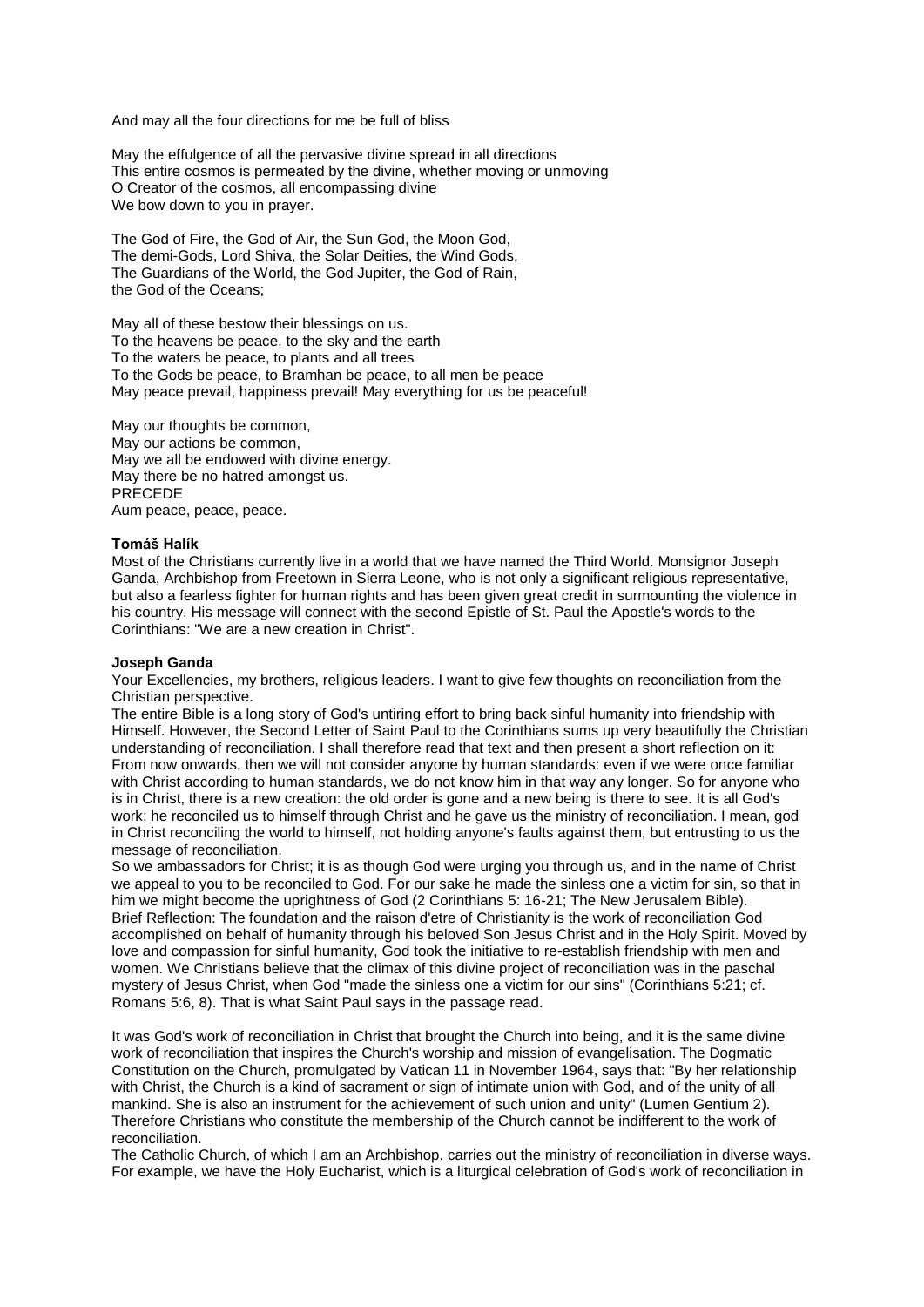the paschal mystery of Jesus Christ. Related to the Eucharist, there is the Sacrament of Penance and Reconciliation, by which sinners experience the loving mercy of God and are sacramentally reconciled to God and the Church. More examples of the ministry of reconciliation within the Church could be mentioned. It is to be noted, however, that the Church's ministry of reconciliation is not limited to her members alone. God's desires that all men and women may be drawn into unity, so that they may live with each other in peace, as brothers and sisters of the divine Father.

As the four corners of the world draw closer to each other through the processes of globalization, new challenges and therefore fresh opportunities are presenting themselves for the Christian ministry of reconciliation. For instance, in a religiously pluralistic society, it would require active collaboration with people of other religious traditions in the work for peace and reconciliation. We have already begun to see the fruits of such inter-religious collaboration for peace and reconciliation in my country, Sierra Leone. In the ten-year civil war in Sierra Leone, it was the Interreligious Council of Sierra Leone (IRCSL), composed of Christian and Muslims, that took the initiative to contact the warring factions in order to convince them of the need for a peaceful resolution of the conflict and for reconciliation as a guarantee for lasting peace and stability. The IRCSL persuaded the leaders for see reason and talk peace. When eventually the warring factions opted for dialogue and a negotiated settlement, the IRCSL accompanied the peace talks, first in Abidjan, in the Ivory Coast, and later in Lomé, Togo, and has been very instrumental in the monitoring of the implementation of the accord signed in Togo in 1999. We shall not relent in our efforts to ensure that peace and stability return to our country.

In many parts of the world, people of different religious traditions find it difficult to live together, let alone collaborate for the promotion of peace and reconciliation. We are rather fortunate in Sierra Leone because people of different religions are living together in harmony and we are able to work together for a common cause. Our basic conviction and source of inspiration is that we come from the same God and we are going towards the same God as our eternal destiny. This God desires that all men and women line in peace and work together to enhance his creation for his glory and for the sanctification of the whole of humanity. May our participation in the conference help us all to be God's active ambassadors of peace and reconciliation in this global village.

# **Tomáš Halík**

As in previous years, Rabbi Albert Friedlander, currently officiating at the Westminster Synagogue in London, will now address our gathering with his kind wisdom on behalf of Judaism. His message begins with the words from the book of psalms: "Every event under the skies has its time". There is a time of struggle and a time of peace and it is concluded by a verse from David's Psalm: "How good it is to be delightful, when the sisters and the brothers remain together united".

# **Albert Friedlander**

My dear friends. Our programme commenced on Monday morning with a silent prayer for all those who have died violently in these tragic times. In these troubled times, we need religious visions. In our Bible, Ecclesiastes teaches:

Lakol z'man, v'et l'chol chefetz tachat ha-shamayim: et laledet, v'et la-mut; et livkot, v'et lis'chok ... et l'vakesh, v'et l'abed ... et lea-eahov, v'et lin-snoh. ... et milchama, v'et shalom.

To everything there is a season, and a time to every purpose under the heaven: A time to be born, and a time to die ... a time to weep, and a time to laugh ... a time to seek, and a time to lose ... a time to love, and a time to hate; a time for war, and a time for peace.

We know all this; we have experienced it. We were born, and we will die. We have wept and laughed, found and lost, loved and hated. Now we live in a time of war, and we need a time of peace. Oh, how we need peace today. This Cathedral has been filled with many prayers of a noble tradition; and it has opened itself, now and in other years, to the prayers of other traditions. We must learn from all of them. Alongside of them, there is something even more important in which we share now. In Judaism, call it "avodat ha-lev: the service of the heart." For these 3 years, when I have stood before you, I have listened to the silence emanating from you. It has instructed me more than any of the prayers we recited from this pulpit. Et l'vakesh, v-et l'abed: a time to seek, and a time to lose. When we seek God, we must lose our self, must become part of humanity yearning towards the ultimate. Yes: we recite our various prayers. There is a Hasidic story:

Everyone was assembled in the synagogue on the Day of Atonement, reciting one prayer after another. A little boy, sitting with his father, grew more and more agitated. Finally, he took a whistle out of his pocket, and gave an almighty blast. The service stopped, and all glared at him. "How COULD you?" asked his father. "I wanted to do my part!" the boy said sheepishly: but the adults remained upset. Then their rebbe, the great Baal Shem Tov, stopped their murmuring:

"This boy," he said, "made the most important contribution to the service. All of the prayers you recited, and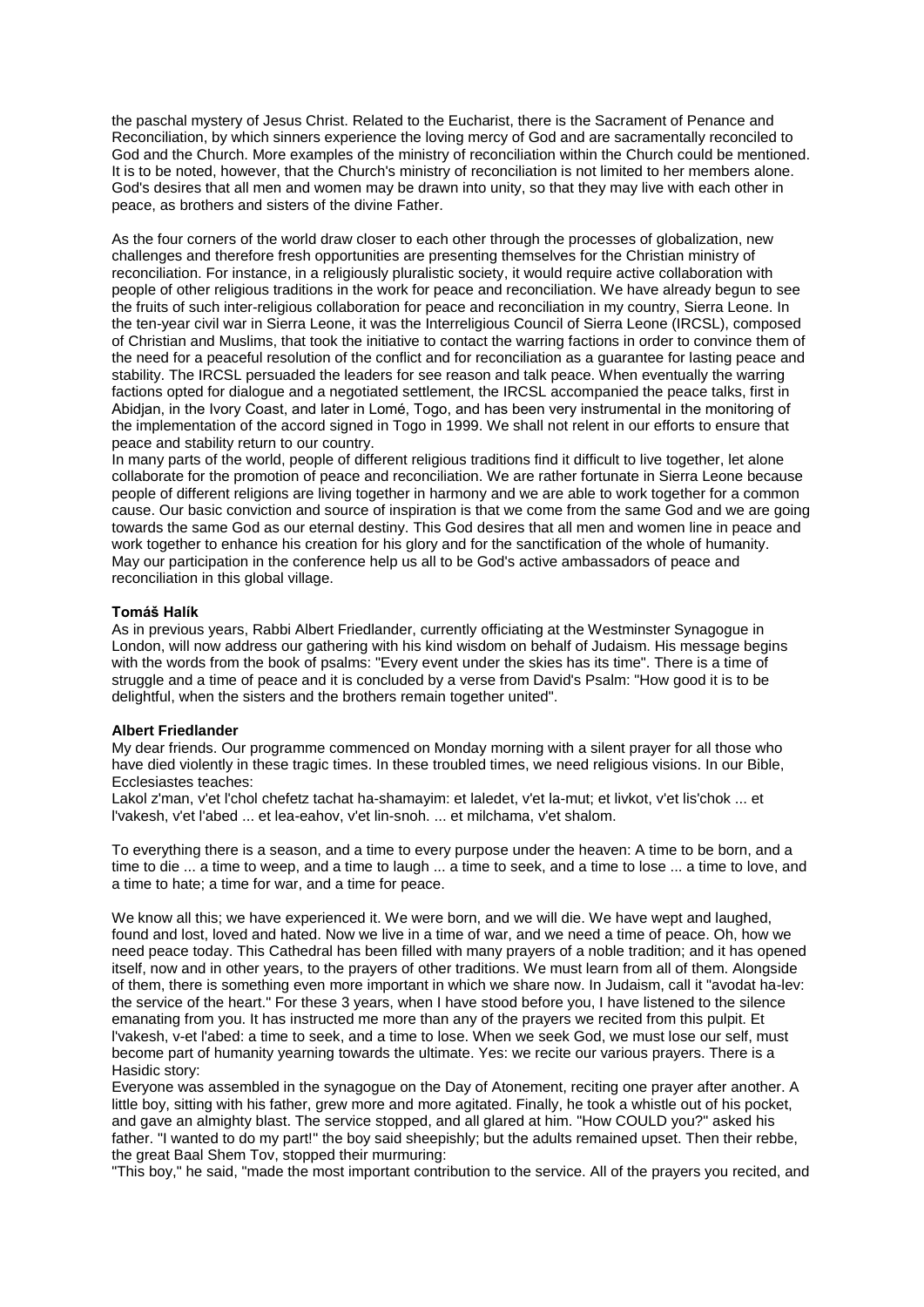thousands like them, were stuck in the ceiling of this building. The boy's whistle opened the roof to heaven itself, and all of the prayers finally came to God."

I have not heard you whistle. Yet I can tell you this: The prayers we recited from this pulpit could not leave this sanctuary if they were not carried by your silence and profound devotion which can storm the very gates of heaven.

Et milchamah, v'et shalom we read from the Bible: A time of war, and a time of peace. We cannot wait for peace to descend from heaven and cover this troubled, troubling world where death surrounds the sanctuaries of many nations. We must carry peace upwards, towards heaven, through our actions and our concern, through our love for humanity and our love for God. Then, truly, we can say the words of the Psalmist:

Hineh mah tov u-ma-nayim, shevet achim gam yachad.

Behold, how good and how pleasant it is for all, brothers and sisters, to dwell together in unity. May that day come soon.

AMEN

#### **Tomáš Halík**

His Eminence Sheik Abbas Mohajerani, currently officiating in London, will now address us on behalf of Islam. He will sing a prayer from the Koran which expresses devotion and faith toward one God, who is recognized by Abraham's children, Jews, Christians and Muslims.

#### **Abbas Mohajerani**

O, mankind! reverence Your Guardian-Lord, Who created you From a single Person, Created, of like nature, His mate, and from them twain Scattered (like seeds) Countless men and women;- Reverence God, through Whom Ye demand your mutual (rights), And (reverence) the wombs (That bore you): for God Ever watches over you. Sura iv, Nisaa, or The Women, Verse 1

O, mankind! we created You from a single (pair) Of a male and a female, And made you into Nations and tribes, that Ye may know each other (Not that ye may despise Each other). Verify The most honoured of you In the sight of God Is (he who is) the most Righteous of you, And God has full knowledgeable And is well acquainted (With all things). Sura xlix, Hujurat, or The Inner Apartments, Verse 13 God commands justice, the doing Of good, and liberality to kith And kin, and He forbids All shameful deeds and injustice. And rebellion: He instructs you, That ye may receive admonition. Sura xvi, Nahl, or The Bee, Verse 90

In most of their secret talks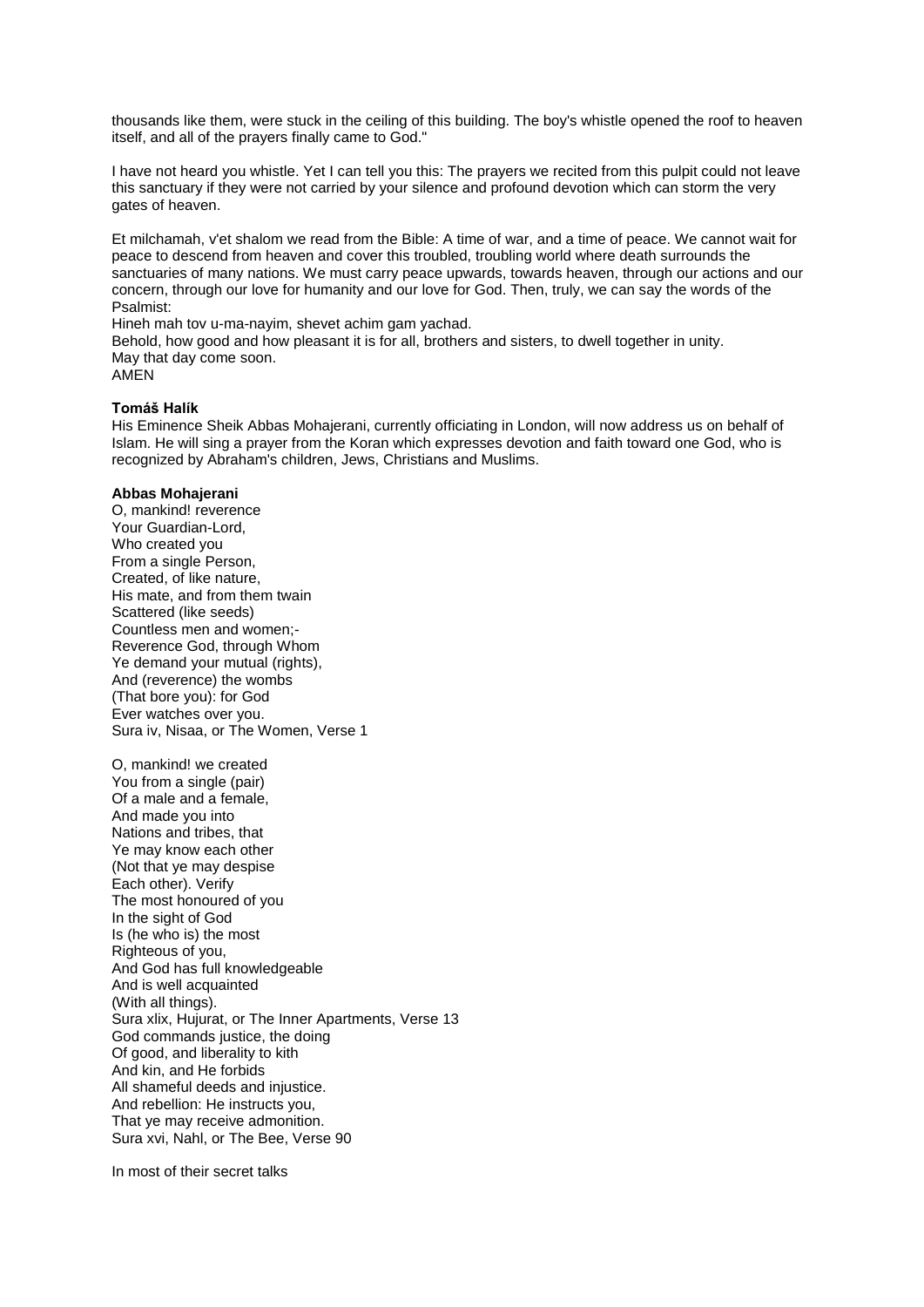There is no good: but if One exhorts to a deed Of charity or justice Or Conciliation between men. (Secrecy is permissible): To him who does this, Seeking the good pleasure Of God, We shall soon give A reward of the highest (Value). Sura iv, Nisaa, or The Women, Verse 114 God doth command you To render back your Trusts To those to whom they are due; And when ye judge Between man and man, That ye judge with justice: Verily how excellent Is the teaching which He giveth you! For God is He Who heareth And seeth all things. Sura iv, Nisaa, or The Women, Verse 58 Be quick in the race For forgiveness from your Lord, And for a Garden whose width Is that (of the whole) Of the heavens And of the earth, Prepared for the righteous,- Those who spend (freely), Whether in prosperity, Or in adversity; Who restrain anger, And pardon (all) men,- For God loves those Who do good;-Sura iii, Aal-I-Imran, or The Family of Imran, Verses 133-134 Our Lord! and whom Thou Dost admit to the Fire, Truly Thou coverest with shame, And never will wrong-doers Find any helpers! Our Lord! we have heard

The call of one calling (Us) to faith, 'Believe ye In the Lord', and we Have believed. Our Lord! Forgive us our sins, Blot out from us Our iniquities, and take To Thyself our souls In the company of the righteous. Our Lord! grant us What thou didst promise Unto us through Thine Apostles, And save us from shame On the Day of Judgement: For Thou never breakest Thy promise. Sura iii, Aal-I-Imran, or The Family of Imran, Verses 192-194

# **Tomáš Halík**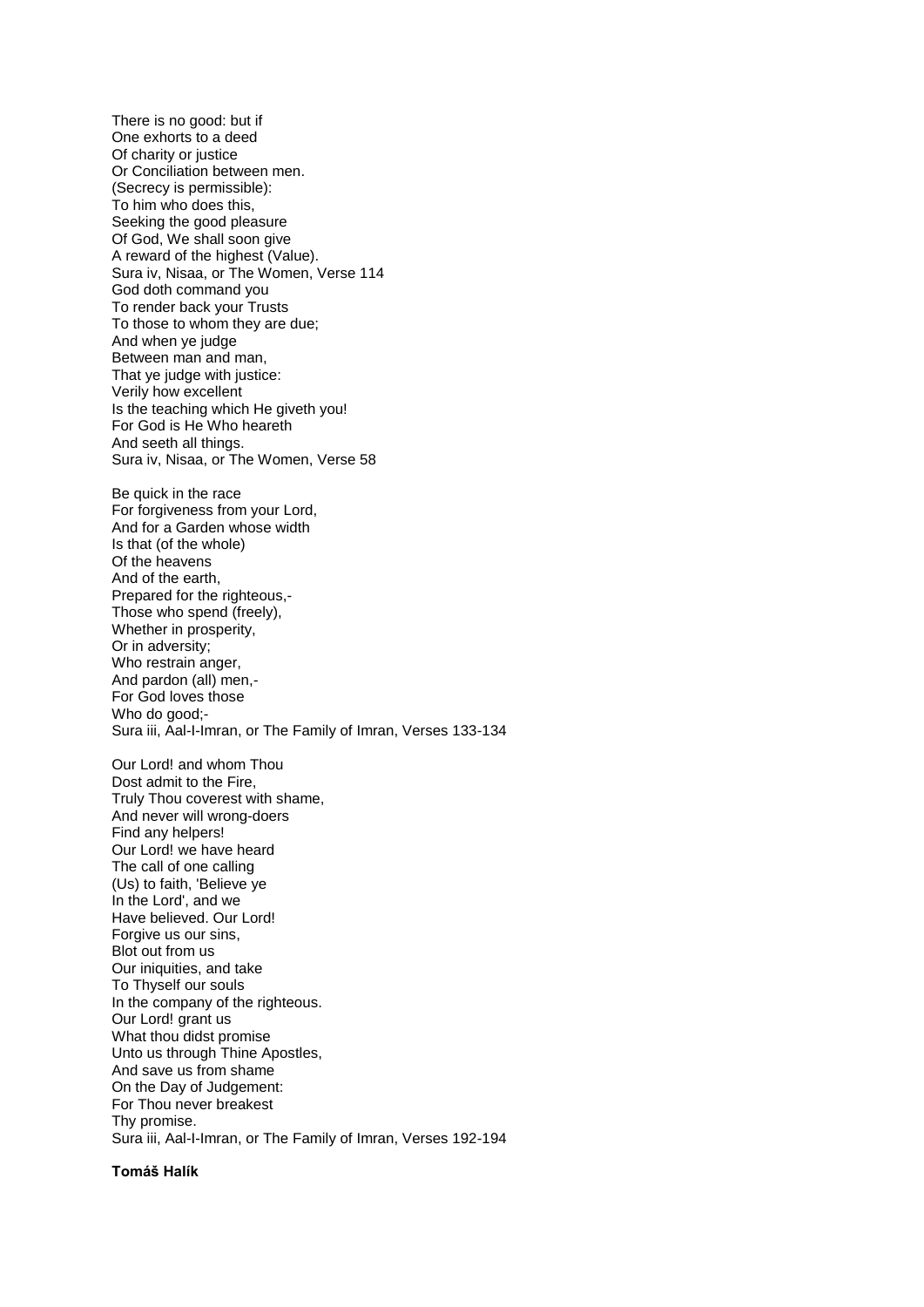In conclusion, from the depths of Buddha's noble wisdom, one of the most significant religious representatives on our planet will address our gathering, the supreme spiritual leader of Tibet, His Holiness the Dalai Lama.

# **Dalai Lama**

Spiritual brothers and sisters, I am very, very happy to be here in this magnificent church and sit together with representatives of all the people of different traditions and pray together, speak from one platform. I feel that this is something very useful and meaningful. I am here as a representative of Buddhism. So let me say few words about Buddhism. Of course, my knowledge of Buddhism is limited. I practice as much as I can. My broken English has a very limited vocabulary, too. But I will try to say just a few words.

I think that the essence of boddhidharma, Buddhism, are two sentences: If you can help others, do it. If you can't - at least restrain from harming others. So that is the essence of boddhidharma. It is the practice of non-violence. Non-violence is, I think, a kind of manifestation of love, compassion. But non-violence is not just absence of violence, it has much deeper meaning. The sense of caring and compassion is the foundation of non-violence. Then, there is a sort of philosophical explanation: why we need love and compassion, why we should not harm others?

The Buddhist view of philosophy is based on interdependence or interconnectedness. So, according to the law of causality "cause and condition lead to result" and it will always be so. So harming others creates pain to others. That's the cause for painful experience to oneself. If you do good, result will be good to oneself. If you do bad things the result will be suffering or painful. That's the law of causality. Then also the interconnected, interdependent view widened our perspective. Through that sort of view we can see very clearly - me, we and others, human beings, as well as other species of mammals and certain beings of the environment - all these are interdependent, interconnected. And our actions today, our thinking today will very much shape our future. So this interconnected view has broadened our mind, which is very helpful. So these two things are the essence of boddidharma.

Then, as a believer, I want to share one of my fundamental beliefs. When we talk about religion, the first is to examine ourselves - whether we really did follow or practice our own belief or our own tradition very sincerely or not. That's very important. In that respect, we should take the essence of the traditions, the ceremonial things or reciting some words - it is of course very good, but these are not essential - the essential thing is the message or the practice. That is: the practice of love, compassion, forgiveness, tolerance, contentment, self-discipline. These are the essences. So if we take these essences, then there are hardly any differences between Christianity or Islam, or Hinduism, or Buddhism, or Judaism.

Prayer and even short meditations (of course, you can pray or meditate for a whole night or a whole day) but then it is the practice of compassion, the practice of contentment, the practice of forgiveness, the practice of tolerance that is important. Whenever some circumstances arise and we are about to loose our anger, at that moment we must remind ourselves: I am a believer, I am a follower of such and such a religion, I must practice my tolerance, or forgiveness. And when our desire comes - I want this and I want that - then during that moment we must remember: I am a follower of this religion, I must practice contentment. So then the religion is truly very much irrelevant in our deepest life. So that way we can improve ourselves. Of course, I recite certain mantras or certain prayers, I think a hundred thousand, but my improvement is very limited. But when I think and practice, then, there is a sign of some improvement. So that is what I want to share with you.

Whether we partake of religion or not, that is up to the individual. Yes, certainly, without religion we can manage, we can be happy people but still if we accept religion and practice to implement it faithfully then eventually you really gain some inner stand, some inner value. But once we accept the religion, we should take it seriously, sincerely, and honestly. Then some transformation within our mind, within our emotion will take place.

# Thank you very much.

# **Tomáš Halík**

His Holiness the Dalai Lama appealed to us that we should first of all practice love, compassion, tolerance and reconciliation. And that we should, faithful to our own traditions, take religion honestly, seriously and sincerely.

We have listened to words of five men representing five spiritual ways. Words ensuing from the depths of millenniums, words coming to us from deep silence. Music of different traditions brought us to this quiet contemplation. Let us now, towards the end, make a symbolic gesture that has already become a tradition